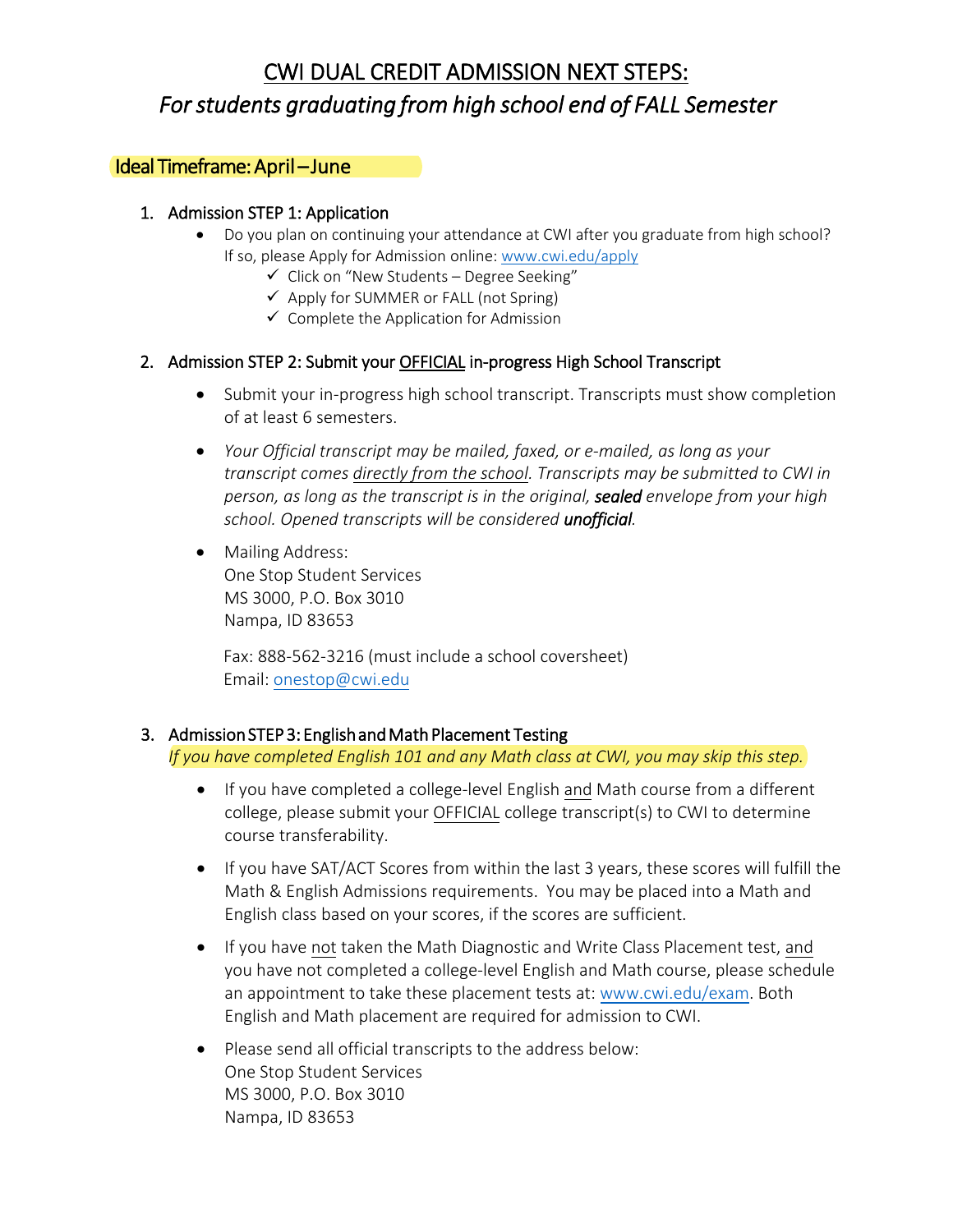# CWI DUAL CREDIT ADMISSION NEXT STEPS: *For students graduating from high school end of FALL Semester*

# Ideal Timeframe: August – October

#### 1. Submit College Transcripts:

- Submit official college transcripts to CWI (from all colleges attended)
- If you are currently enrolled in a class this semester, from a college other than CWI, please request that your official transcript be sent "after grades are posted;" otherwise, you may be required to submit your official transcripts again.
- *\*Transcripts submitted to CWI in person must be in the original, sealed envelope from the college. Opened transcripts will be considered unofficial.*
- Please send all official transcripts to the address below: One Stop Student Services MS 3000, P.O. Box 3010 Nampa, ID 83653

# Ideal Timeframe: November – December

### 1. Student Online Advising & Registration (SOAR) & New Student Orientation (NSO)

- YES: Completing SOAR and NSO are required for dual credit students who are returning to CWI, after they have graduated from high school.
- Even if you have completed Student Online Advising & Registration (SOAR) before, some student tools and policies may have changed. All students are required to complete SOAR before registering for classes. To complete SOAR, please go to: http://cwi.edu/current-students/student-online-advising-registration-soar.
- NSO is an opportunity for incoming students to learn more about CWI, complete their first semester advising and registration, and meet other incoming students. Students pursuing an Associates of Arts or Science degree must attend an in-person orientation session in order to register for classes. To schedule your New Student Orientation, please go to: http://cwi.edu/future-students/orientation.